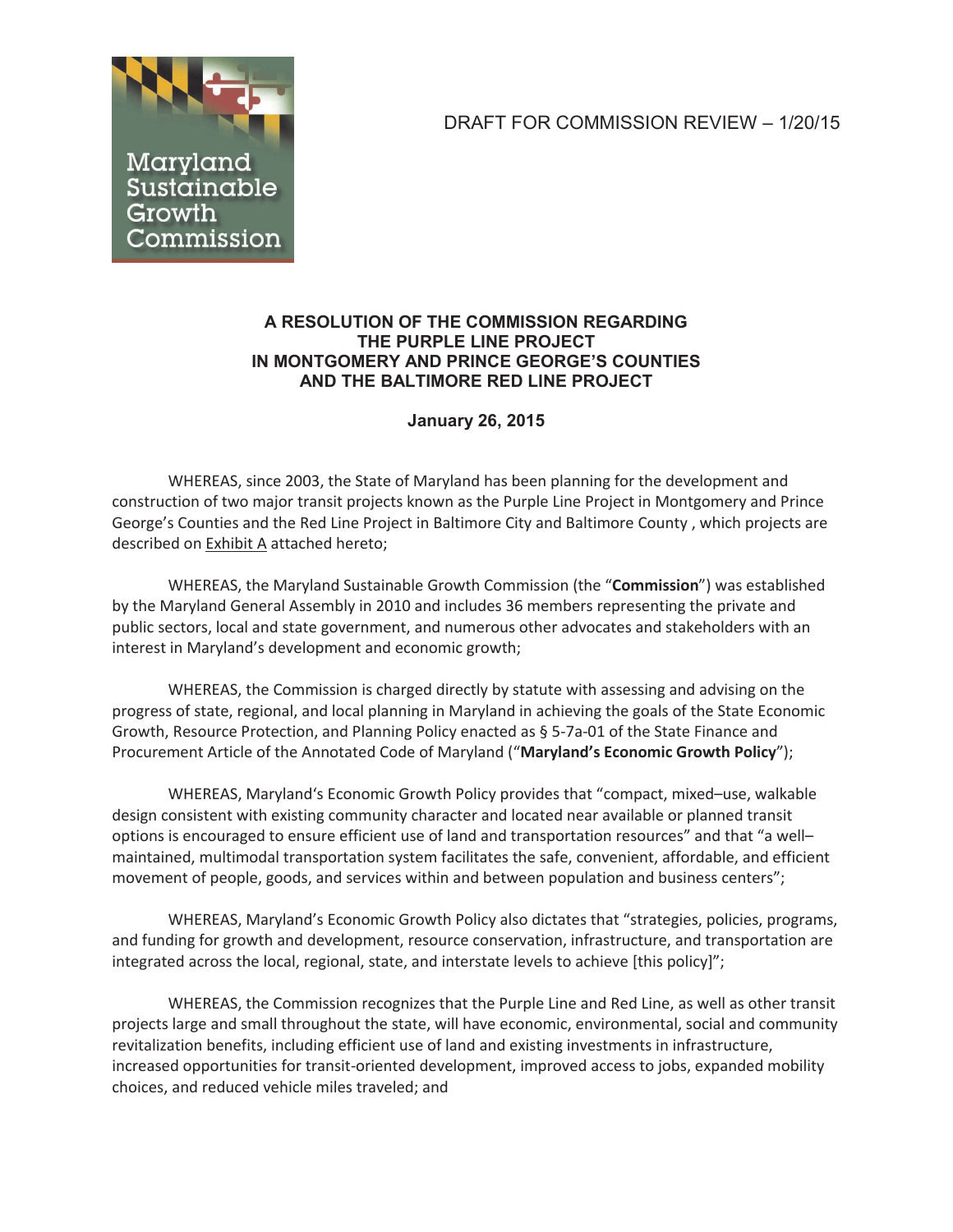WHEREAS these benefits are acknowledged and emphasized in the Commission's October 2014 "Reinvest Maryland" report , which describes the economic development opportunities associated with transit and transit-oriented development in urban, suburban, and rural communities throughout the state;

NOW, THEREFORE, IT IS HEREBY RESOLVED by the Maryland Sustainable Growth Commission, this  $26^{th}$  day of January, 2015, that:

1. The Purple Line Project in Montgomery and Prince George's Counties and the Red Line Project in Baltimore City and Baltimore County are consistent with and would further Maryland's Economic Growth Policy;

2. The Commission supports continued planning and implementation of both the Purple Line Project in Montgomery and Prince George's Counties and the Baltimore Red Line Project; and

3. The Commission strongly encourages planning and implementation of increased mobility options and improved transit services in both urban and rural jurisdictions throughout the state.

---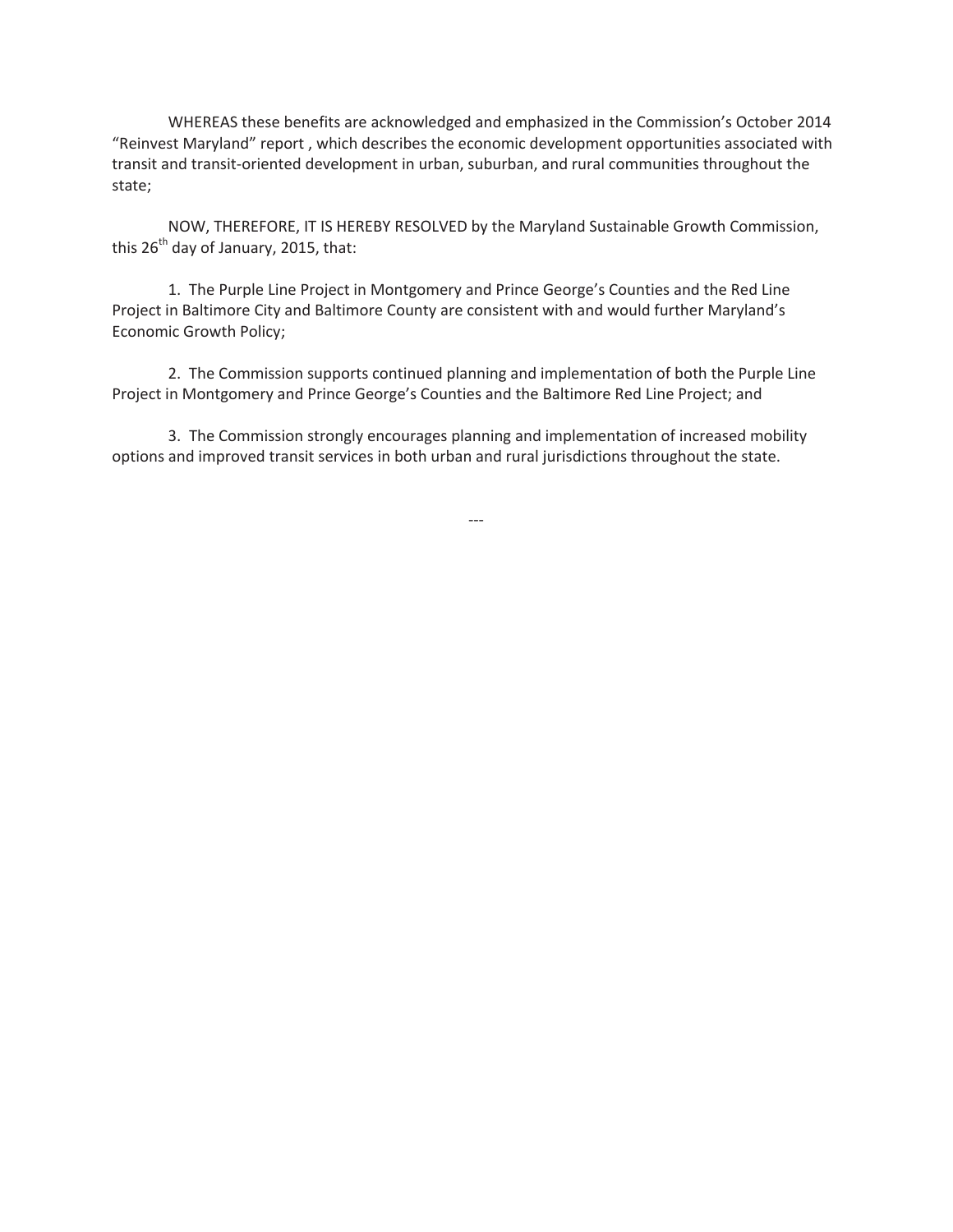## Exhibit A to Resolution

## Description of Purple Line and Red Line

## **I. PURPLE LINE PROJECT IN MONTGOMERY AND PRINCE GEORGE'S COUNTIES**

The Purple Line Project in Montgomery and Prince George's County ("**Purple Line"**) is a 16.2 mile light rail line from the Bethesda Washington Metropolitan Area Transit Authority "(**WMATA**") Metro station in Montgomery County to the New Carrollton WMATA Metro station in Prince George's County.

The Purple Line includes 21 stations which represent opportunities for economic growth and transitoriented development.

The Purple Line received a Record of Decision from the Federal Transit Administration on March 19, 2014, which applies to the Preferred Alternative described in the Final Environmental Impact Statement issued on August 28, 2013.

The Record of Decision finds that the Purple Line Project in Montgomery and Prince George's Counties supports the following stated purpose and needs:

#### Purposes

- 1. Provide faster, more direct, and more reliable east-west transit service connecting the major activity centers in the Purple Line corridor at Bethesda, Silver Spring, Takoma/Langley Park, College Park, and New Carrollton;
- 2. Provide better connections to Metrorail services located in the corridor; and
- 3. Improve connectivity to the communities in the corridor located between the Metrorail lines.

### Needs

- 1. Growing population and employment in the region has resulted in increasingly congested roadways;
- 2. Changing land use patterns in Montgomery and Prince George's counties and the development of major activity centers within the corridor have increased the amount of suburb-to-suburb travel. The existing transit system is primarily oriented to accommodate travel into and out of Washington DC; and
- 3. The only transit service available for direct east-west travel is bus service, which is often slow and unreliable because it operates on a congested roadway system.

### **II. RED LINE PROJECT IN BALTIMORE CITY AND BALTIMORE COUNTY**

The Baltimore Red Line Project ("**Red Line**") is a 14.1 mile light rail line from the Centers for Medicare and Medicaid Services in Baltimore County to the Johns Hopkins Bayview Medical Center in Baltimore City.

The Red Line includes 19 stops which represent opportunities for economic growth and transit-oriented development.